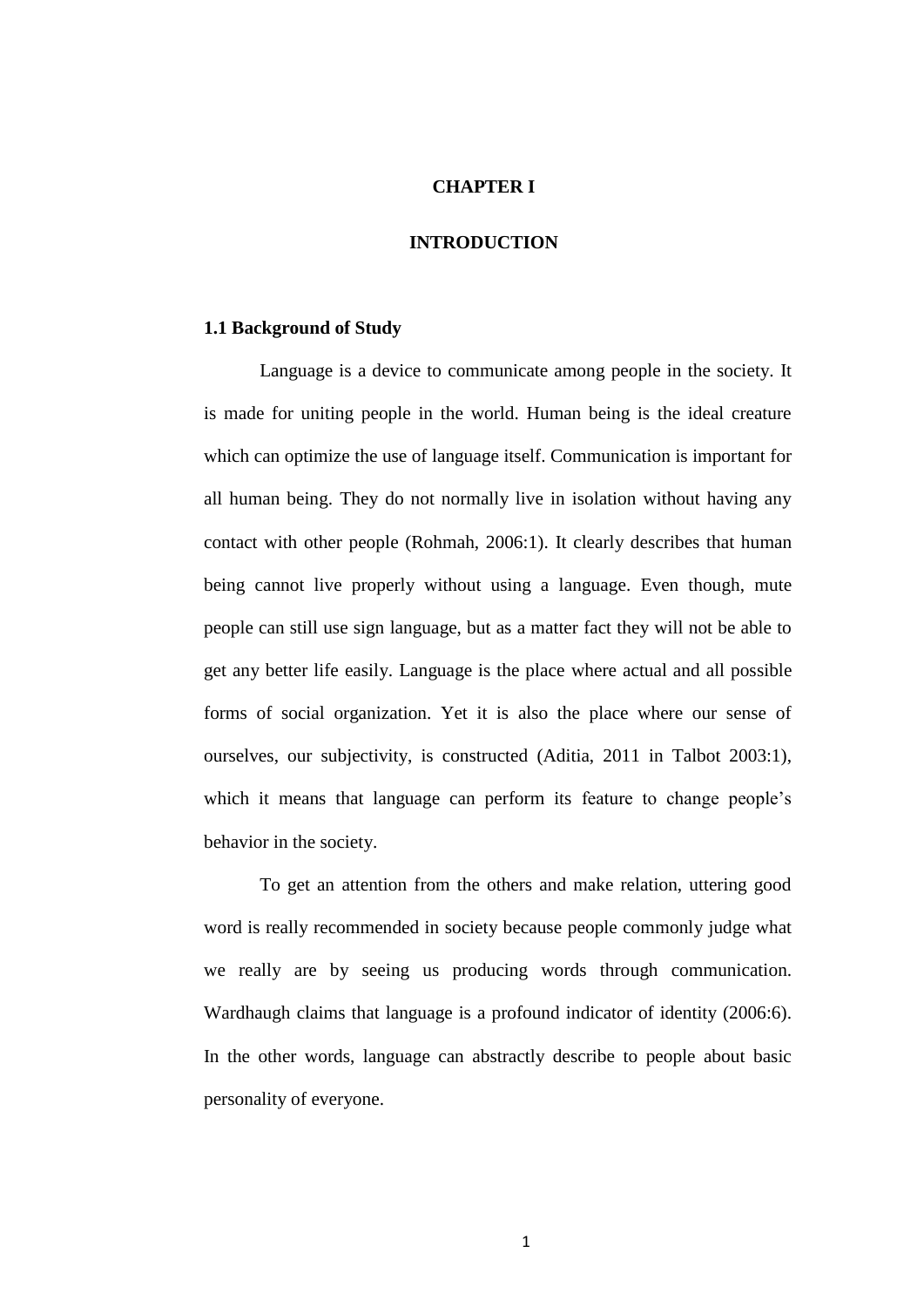This study is focused on swear words that are uttered by Bam Margera in the movie "Jackass Number Two" where so many swear words occur in each scene. Thus, movie is an entertainment that could easily get watched by people these days. Therefore the writer insist that by reading this study, the reader will understand the main reason of conducting this study which is to warn and tell that there is unusual thing in language perspective that could exist in society and it is harmful to do. Furthermore, swear word is often shown daily in the media which it is supposed to educate billions of people. Therefore, the writer hopes not to redo every utterance of swear words in the television or this thesis. It is a duty for us to learn everything in a good way from anything, especially in this research which deeply tells about a part of language called swear word.

Language has flexible and dynamic characteristics which may create new possibility in communication, so it is impossible that language can stop in one word and one meaning because language can change as fast as the growing of human (Fromkin and Robert in Aditia, 2011:1). It means that language can be used not only to do something good, but also it is possible for people to convey something bad to other using language. Thus, the meaning in a word can be good or bad. It depends on each individual, because we live in the society where diversity can be seen as the difference these days. The example of bad thing in language is when people get annoyed by the others, and they utter swear words instead of warn them nicely. It is a little indication that those people are bad in expressing emotion. Moreover, language helps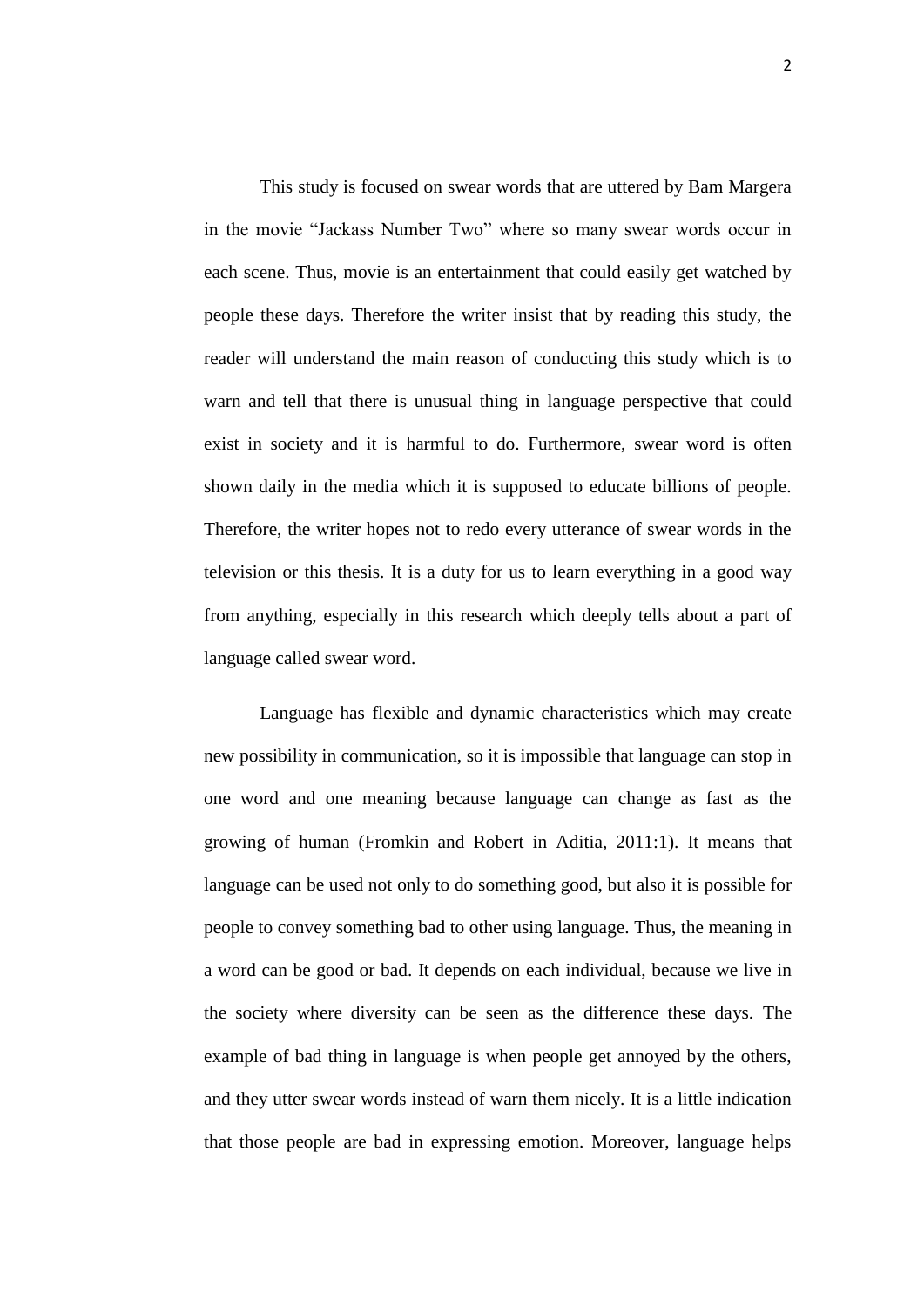human to do everything. It is useful for people to use language in many aspects, such as in studying, business, politics, even making movie for entertainment. In the local society we are able to know and understand people by seeing the way they speak. They can be predicted from the words they say.

In this opportunity the writer found an interesting movie which consists of necessary data and aspects to be analyzed in this thesis. The movie that the writer has analyzed is entitled "Jackass Number Two". According to Wikipedia, "Jackass is American reality series, originally shown on MTV from 2000 to 2002, featuring people performing various dangerous selfinjuring stunts and pranks" (para.1). Afterwards, the production continued by making the movie version with long duration which was released in 2002 entitled Jackass the Movie which starred by professional dangerous stunts. They are namely Johnny Knoxville, Bam Margera, Ryan Dunn, Wee Man, Preston Lacy, Dave England, Ehren Mcghehey, Steve-O, and Chris Pontius. The movie was analyzed in a research by Cipto where he applied the theory of swear word to the first movie entitled "Jackass: The Movie". As he stated that swearing becomes common in the world society (2005:1) which means that swear word is a part of the society. It includes a common thing that has indication for society to use it in daily life. According to the Associated Press (2006), nearly three fourths of poll respondents reported that they hear profanity more often than in years past and some two thirds perceive that swearing has become more common in society (in Cressman et.al, 2009:117).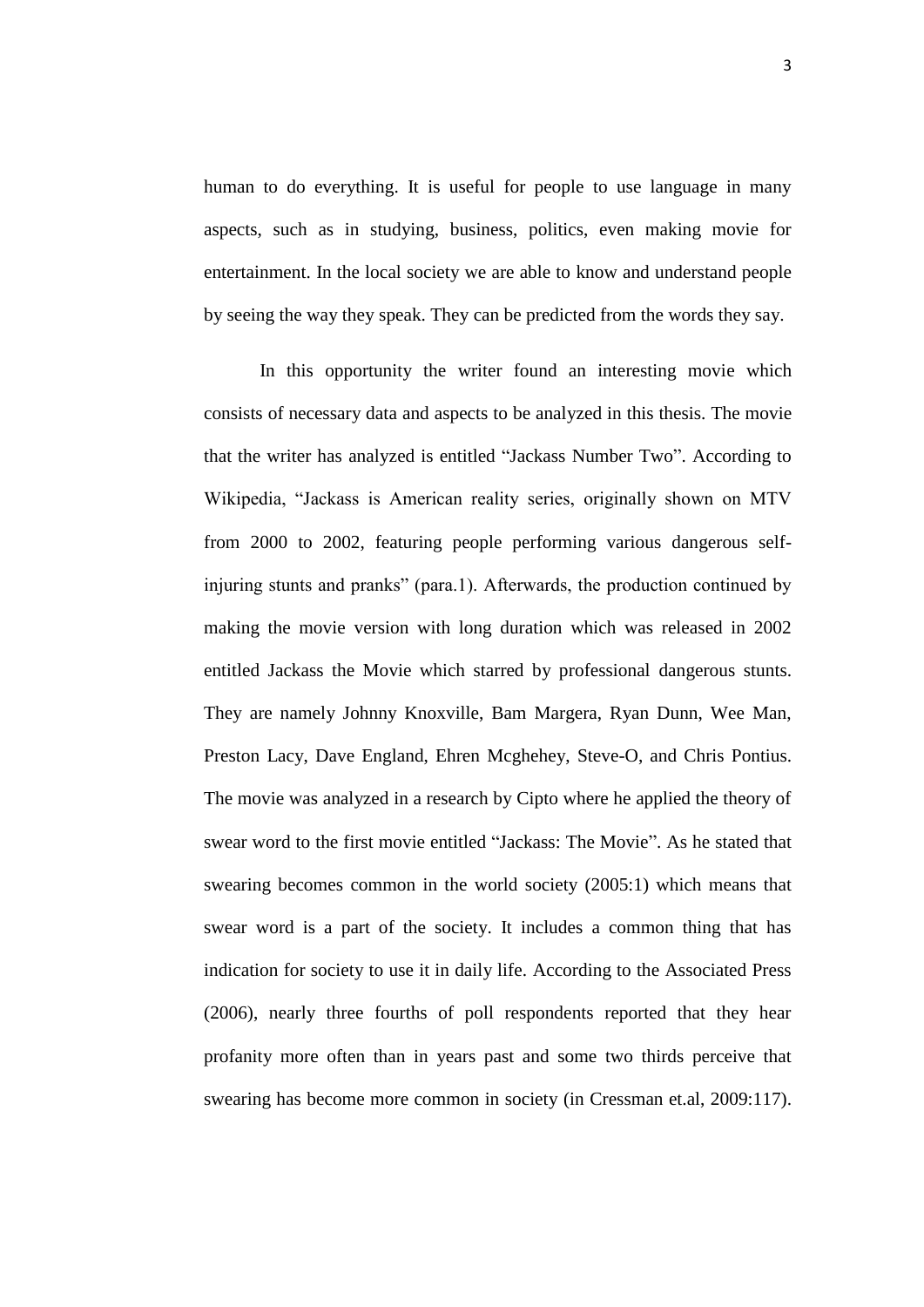Whether people like swear words or not, this is the fact that people have to deal with swear words in the society.

In the second movie entitled Jackass Number Two, there are two interesting things that hardly happen in the previous movie. So many conversations and swear words are uttered more than the previous movie. The writer is also interested in this movie because it is really different from other movies where bunch of scripts are needed by the actors. "Jackass: The Movie" is a reality show that has a long scene. Thus, any conversation that happens in "Jackass: The Movie" is real, which means that all crews and cast members produce a lot of utterances without any script, which reflects real life in the society where people do not need any script to communicate with others.

Some works that the writer has found as references which they are in the same field of sociolinguistic. There is the other study that was conducted by Aditya's (2010) analysis of swear words of teenager in a village of Cirebon. Both of the study support the making of this thesis which the thesis of Cipto as the study for continuing thesis and the thesis of Aditya has the same aspect in analyzing data that is taken from the source where there is a group which is the same with Jackass Number two.

The similarity of this study with Cipto's is that the data is taken from the next movie entitled "Jackass Number Two" which is the squall of "Jackass: The Movie". And the similarity of this study with Aditya's is that the data is taken from the real utterance from many people in group. But, in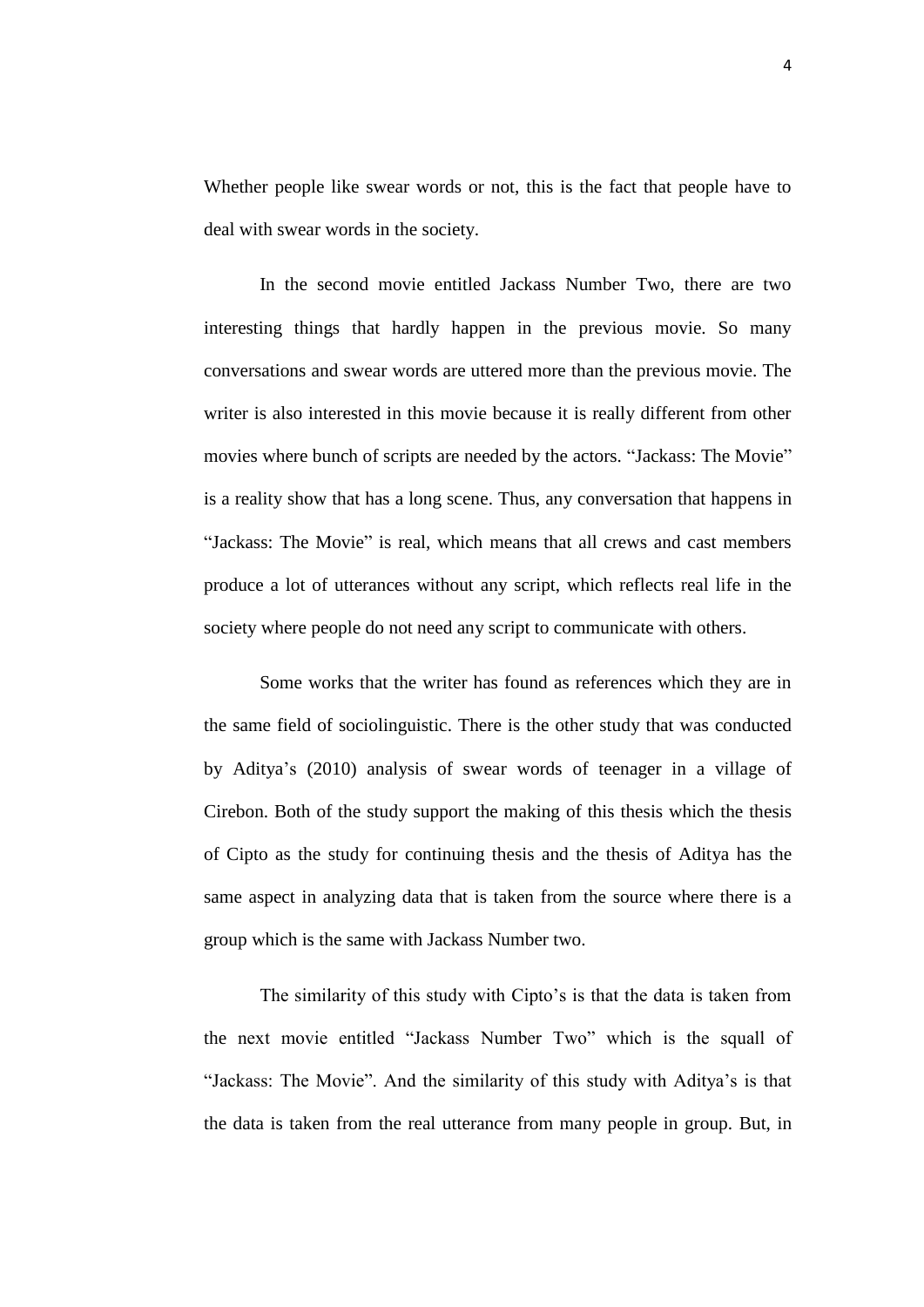thesis of Aditya did not mention that the producing of swear word is significantly influenced by other persons in the same place with the certain object which in this thesis is Bam Margera. Furthermore, Bam Margera is the object who needs to be in group to produce swear words. In the other words, each of the cast member is a trigger for him to utter swear words.

The writer is interested in analyzing swear words that are uttered by one of the cast members named Bam Margera. He is an American professional skateboarder, television, and radio personality, actor and daredevil. He came to prominence after appearing in MTV's Jackass crew." (Para.1).

The writer is concerned with Bam Margera, because he produced swear words the most among the others cast member. Bam Margera has uttered many categories of swear words rather than the other cast members. He has contributed a lot of swear words. Even though, when he plays a role as the background of scenes, he still produces swear words on the movie.

As the example in utterance is the word *f\*ck*. It possibly happens when someone car's gets stolen and he or she is so upset. So, she or he says "Who the *f\*ck* did stole my car?" It shows some kind of anger from the owner of the stolen car. The other example is the word *sh\*t*. *"Sh\*t*, my car is out of gas, which seems to show the same expression with the pervious sentence. People can also show the expression by the word *\*ss*, like "Yeah, I see you have a big-*\*ss* dog. It is a statement that the dog is big visibly. There is the other word that can be uttered when people get surprised or cannot deal with something that she or he has enough about the thing. **"**Not now! I am really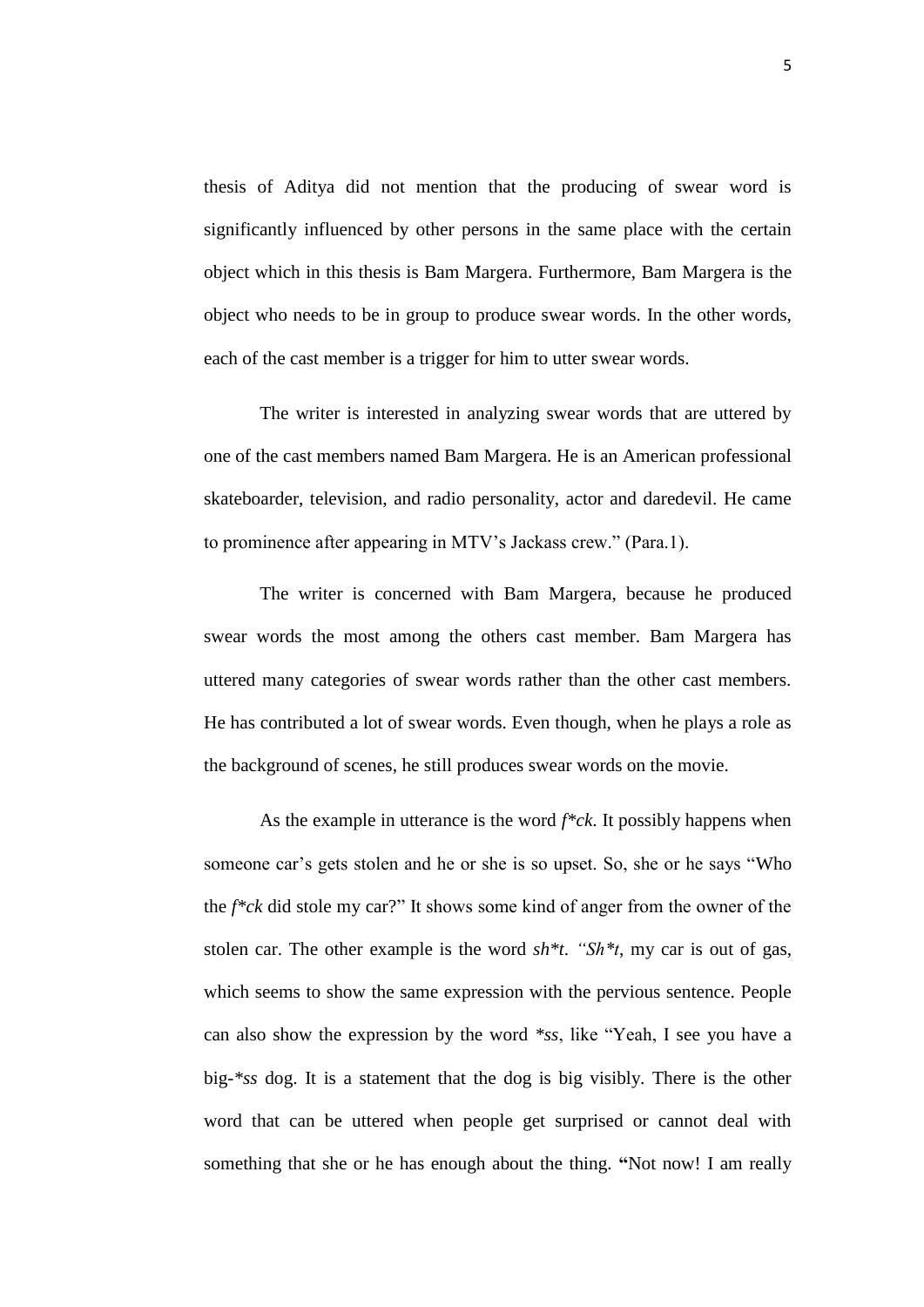tired, *Jesus*!" the word "*Jesus*" is usually used by people who has a good sense in religion, which indicates that they really believe the presence of their lord is close by them.

Each swear word has different sense in daily use. It depends on the purpose of the speakers in expressing swear words. In the movie "Jackass Number Two", there are a lot of segments that involve Bam Margera to utter swear words, especially, when he gets many horrible things such as getting hurt and shocked.

Swear words had become something common in daily life, whether people realize them or not. Some people might have been uttering swear word unconsciously. A simple example in Indonesia, when a friend of mine is walking down street in daylight, and he suddenly said "*Cuk, Dino iki panas pol-pol'an.*" The word "*Cuk"* includes in Indonesian swear word. As it was stated by Cipto (2005) in the other example of "*Cuk*" word. The utterance indicates that my friend did not like the weather so much. He uttered swear word intended to complain the unbearably hot weather of Surabaya city. He meant to curse the weather that might have heated his skin up. Therefore, the writer will choose Bam Margera as the object of analysis because there are a lot of scenes that are similar to the example above where swear words are spoken spontaneously.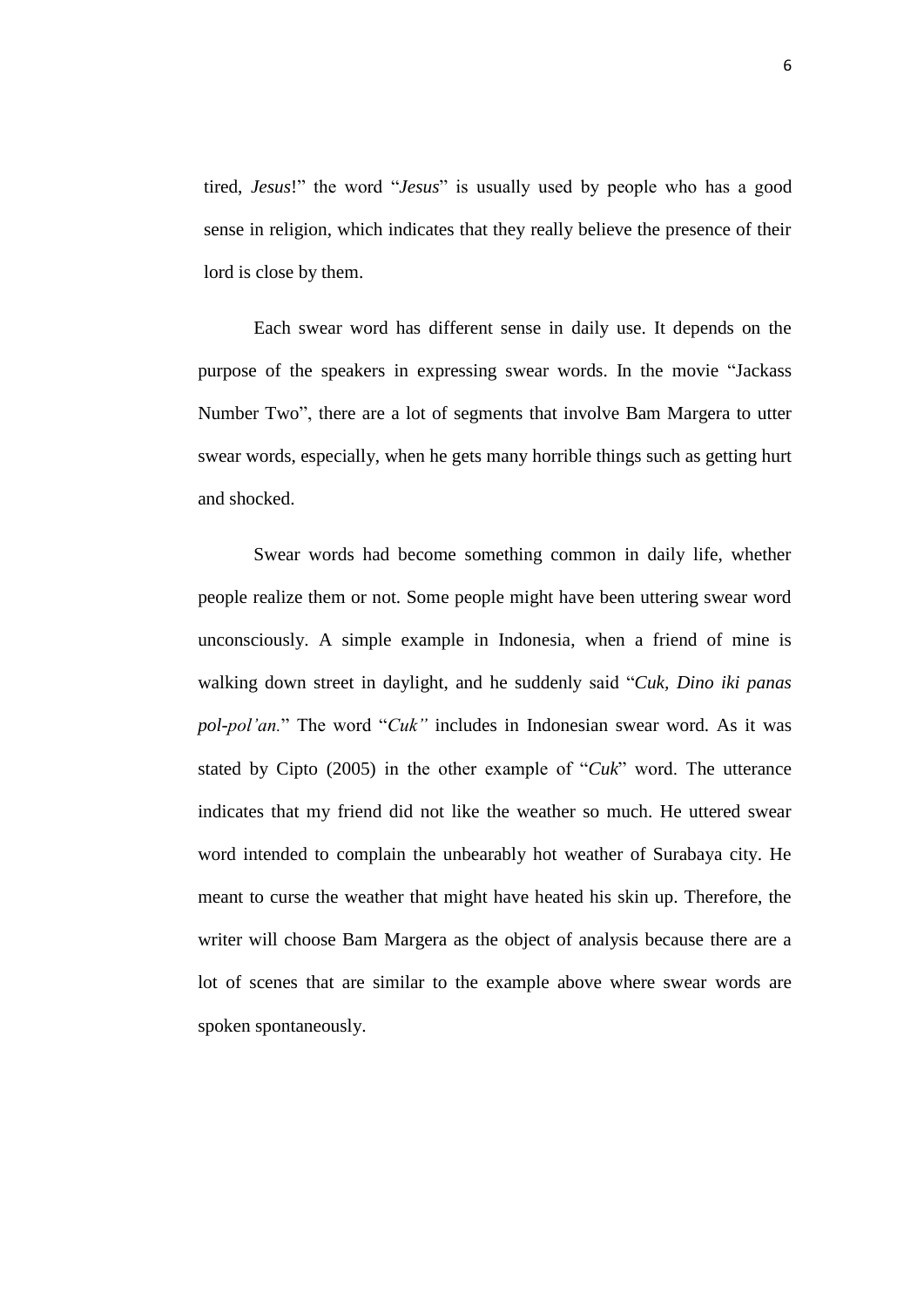# **1.2 Statement of the Problems**

Based on background of the study, there are problems related to the study, which leads to the following research question:

- **1.** What kind of swear words are uttered by Bam Margera in the movie Jackass Number Two?
- **2.** What are Bam Margera's situations of swearing in "Jackass Number Two"?
- **3.** What are the Meanings of Bam Margera's swear words in "Jackass Number Two"?

## **1.3 Objective Of The Study**

This study is to find out the answer of the following problems:

- **1.** To describe the kinds of swear words uttered by Bam Margera in "Jackass Number Two".
- **2.** To describe the situation of Bam Margera's swearing in "Jackass Number Two".
- **3.** To describe the meaning of Bam Margera's swear words.

# **1.4 Significance of The Study**

The significance of this research is to enrich knowledge of language, especially, for swear words which for common people it is just a bad thing in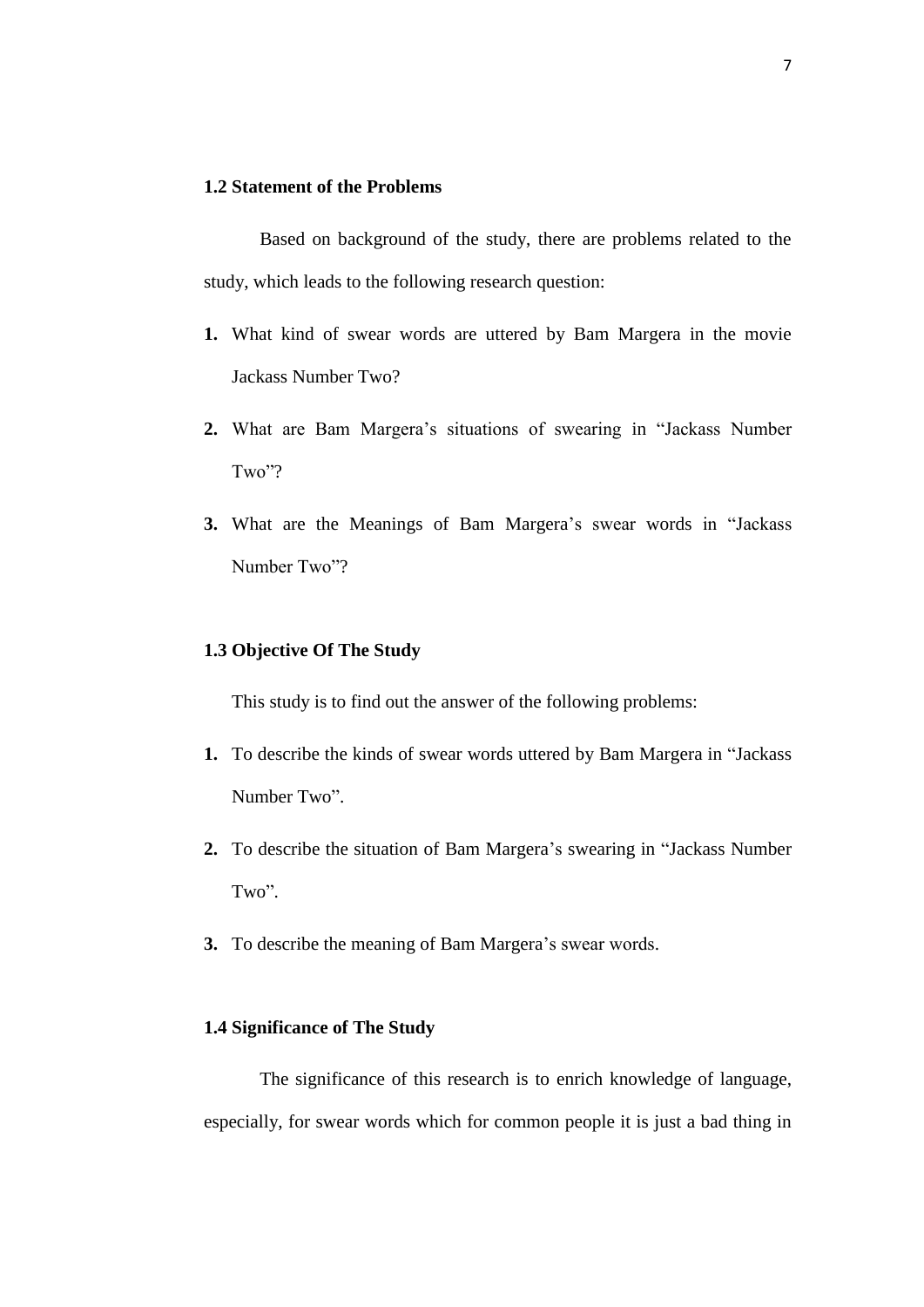social aspect. This research intends to show its scientific side of swearing through the movie Jackass Number Two. The writer hopes this research can give enlightenment for the readers, and also this research will give a lot of benefits to the students of English department in conducting research of swear words.

#### **1.5 Scope and Limitation**

In order to keep the readers concerning to the topic, the writer limits this thesis focused on the swear words. The writer is concerned to behaviors of Bam Margera as the object because he is the one who produces swear words the most. Thus, the swear words that he says consist in many kinds of category. In additional, the supporting acts of the other cast members are elaborated in the chapter of analysis. The italic words are Bam Margera's utterances of swearing. Thus, the purposes of swearing are not quite accurate because the writer only observes from the movie.

#### **1.6 Definition of Key Terms**

#### **1. Jackass:**

According to Wikipedia "Jackass is an American [reality series,](http://en.wikipedia.org/wiki/Reality_television) originally shown on [MTV](http://en.wikipedia.org/wiki/MTV) from 2000 to 2002, featuring people performing various dangerous, crude self-injuring [stunts](http://en.wikipedia.org/wiki/Stunt) and [pranks.](http://en.wikipedia.org/wiki/Prank)" (para.1).